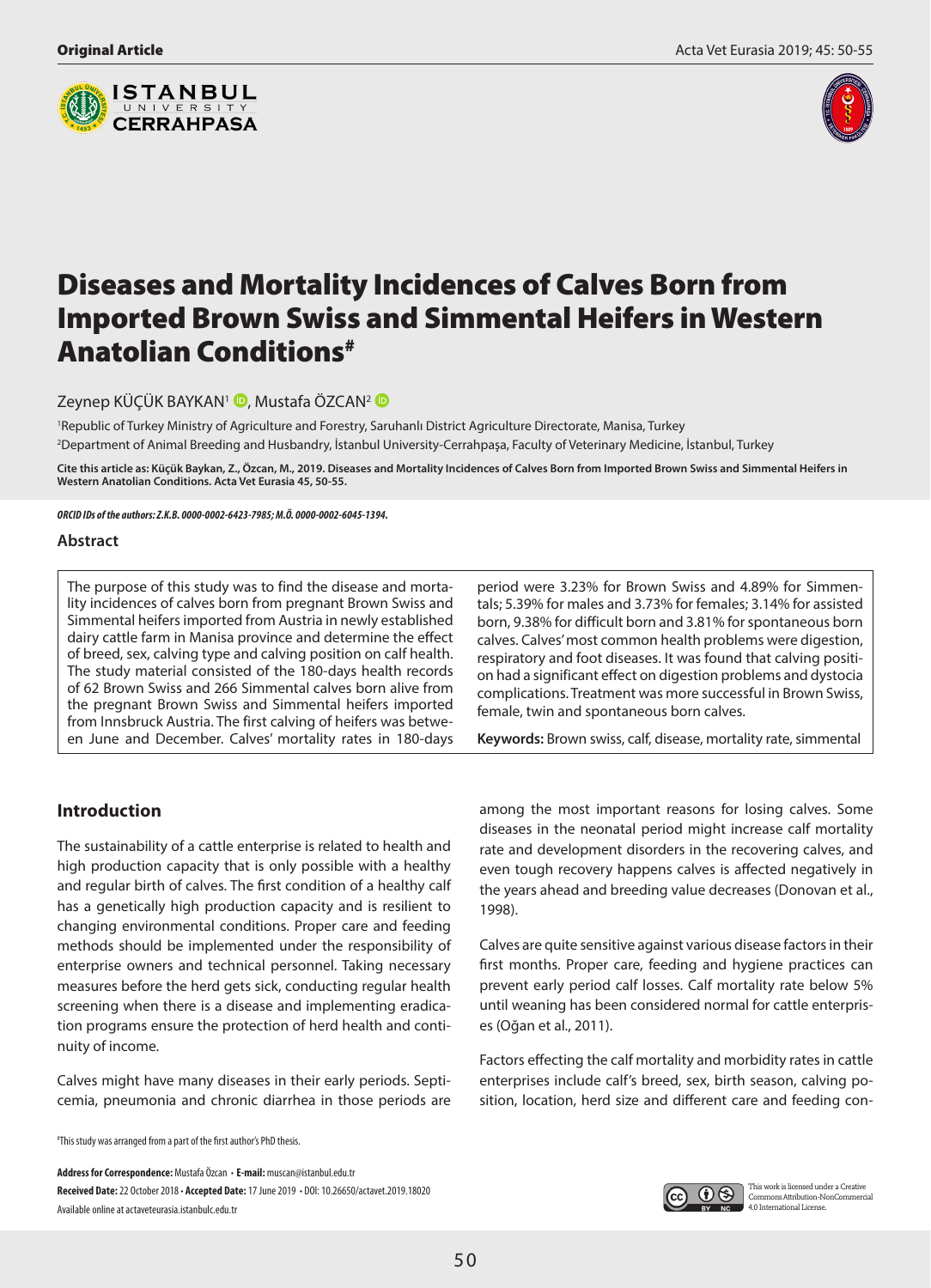ditions practiced (Azizzadeh et al., 2012; Lombard, et al., 2007; Lundborg et al., 2005; Parker, 1980).

A study made in 73 enterprises producing beef cattle reported that calf mortality rate until weaning was 4.5%, and the death of a cow cost 215 dollars to the enterprise. Reported death causes included dystocia (17.5%), stillbirth (12.4%), hypothermia (12.2%), diarrhea (11.5%) and respiratory diseases (7.6%) (Wittum et al., 1993).

A field study covering 100 cattle enterprises in Switzerland reported that the calf mortality rate before weaning was 5%. Of those deaths, 52.3% was due to the respiratory system, 15.9% was due to the digestive system, 11.4% was due to the circulatory system, 11.4% was due to the nervous system, 4.6% was due to the musculoskeletal system, and 2.3% was due to the urogenital system diseases. In that study, 33% of calves were treated for diarrhea, 27% were treated for pneumonia, 16% were treated for omphalitis, 1% was treated for septicemia, and 22% were treated for other diseases. It was found that diseases were more common during November, December and January in the enterprises (Busato et al., 1997).

Calving season and the hygiene and ventilation conditions of calves' location effect the incidences of digestion and respiratory system diseases, which are most common in their early periods. Being born during extremely cold weather, in dirty locations or having insufficient or extreme airflow were reported as the main factors increasing the disease incidence (Donovan et al., 1998; Lombard et al., 2007; Lundborg et al., 2005; Meganck et al., 2015).

The purpose of this study was to identify the disease incidences of the calves born from pregnant Simmental and Brown Swiss heifers imported from Austria in their first 180-day period, their treatment success rates, and mortality rates due to those diseases according to breed, sex, calving type and calving position, and determine the adaptation capacity of the calves, which were born from the cows under transport effect, to the location.

## **Materials and Methods**

The research protocol of the current study was approved by the Ethic Committee of the İstanbul University (Approval number: 2012/31).

#### **Material description**

The study was conducted in a private dairy cattle enterprise, which was located in Manisa and which has recently started livestock operations. Manisa is located in Western Anatolia Region that has Mediterranean/Continental climate. Precipitation generally occurs in winter, and summer is dry (Municipality of Manisa, 2017).

The first animal material of the enterprise comprised of 70 Brown Swiss and 282 Simmental (Fleckvieh) pregnant heifers imported from Innsbruck/Austria by the highway. Imported pregnant heifers had births between June and December in 2011 and had 328 (62 Brown Swiss, 266 Simmental) live calves.

The study material consisted of the first 180-days health records of 62 Brown Swiss and 266 Simmental calves that were born alive in the enterprise.

#### **Material care and feeding**

The imported pregnant heifers calved between the months of June and December. Umbilical cord disinfection and septicemia serum were applied to the calves. Calves were separated from their mothers right after birth and put into individual standard calf boxes where they were fed with colostrum via feeding bottles. Colostrum quality was measured by colostrometer, and only the colostrum with high specific weight (1035> mg/mL) was given.

Calves consumed 10 liters of colostrum in the first 24 hours, and they were fed with milk two times a day in the following days. Calves were fed 4 liters of milk per day at the first week, consumed by the milk is gradually reduced by 60 days of age. They were given calf feed and water when milk feeding started. Calves' appetites, body temperatures and stools were checked every day.

Healthy calves after 60 days of age were taken into wider individual calf cabins in the open, and fed with pelleted calf grower feed. Calf grower feed was composed of a premix, which included 2600 kcal/kg metabolic energy and enriched with A, D, E vitamins and various minerals. They were weaned around 60 days of age. Dry alfalfa was started one week before weaning. After weaning, calves were grouped according to sex, age and weight. They were taken into a semi-open young animal barn and raised in groups of 15. Young animal shelters were open, airy, dry base floor.

Calves passed to coarse fodder after 60 days, and they were given TMR (Total Mix Ration) in addition. TMR included: 8% hay, 12% clover, 30% corn silage, 26% vetch, 6% seasonal pulp and 18% young animal feed. After 60 days, calves were introduced to silage and also given young animal ration which had: net energy maintenance-NEm: 1.57 Mcal/kg, net energy gain-NEg: 0.96 Mcal/kg, crude protein-CP: 21%DM (dry matter), acid detergent fiber-ADF: 24%DM, neutral detergent fiber-NDF: 36%DM, starch 24%DM.

#### **Disease incidences**

Calves' health status was followed daily since their birth, and the diagnosis and treatment processes were recorded in the herd management program. Diseases were diagnosed by the veterinarian of the enterprise based on calves' body temperature, auscultation, palpation, urine and stool examination, observation and ultrasound data.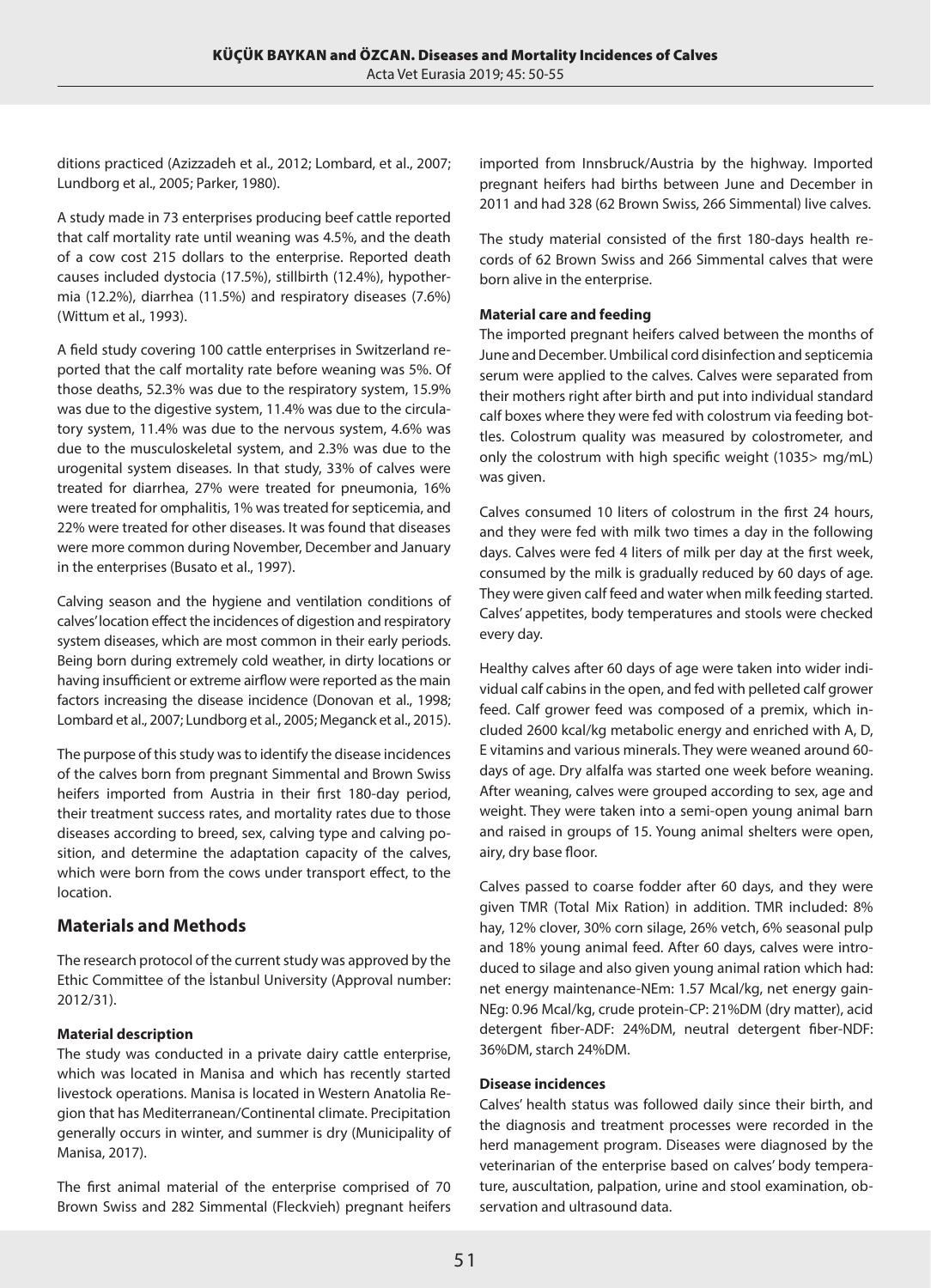It was grouped the diagnosed disease cases as: (a) digestive diseases (*diarrhea, timpani and constipation*); (b) respiratory diseases *(pneumonia presenting with mucous or seromucous nasal flow and frequent abdominal respiration*); (c) foot diseases *(lameness in or not standing on one or more foot; swelling bleeding in joints; fractures or cracks in extremities);* (d) premature birth complications; (e) dystocia complications; and (f) anomalies. It was expressed the disease incidences, treatment success and disease-based deaths in tables.

It was evaluated the calf diseases according to breed (Simmental, Brown Swiss), sex (male, female), calving type (single, twin), and calving style (spontaneous, assisted, difficult). Calving position definitions were: (a) spontaneous calving: heifer gives birth by itself, without requiring any intervention, (b) assisted calving: calving occurs with the assistance of one or two people, (c) difficult calving: calving occurs with the help of three or more people, by using a jack or requires surgical intervention (C-section).

#### **Statistical analysis**

It was used "Pearson Chi–Square Test" and "Fisher's Exact Test" for intergroup comparisons. SPSS, 1999 (Statistical Package for the Social Sciences) program package for all statistical analysis were used.

# **Results**

It was grouped the disease incidence, treatment success and disease-based deaths of calves in their first 6-months according to breed, sex, calving type and calving position. It was indicated the numerical and proportional values in Table 1, Table 2, and Table 3.

The disease incidences for Brown Swiss and Simmental calves were 25.81% and 25.56%, treatment success rates were 87.50% and 80.88% respectively. Both Brown Swiss and Simmental calves had digestive, respiratory and foot diseases intensively. While the treatment success rates for respiratory and foot problems were over 94.74%, the treatment success rates for digestive problems were 83.78% and 88.89% (Table 1). The highest mortality rate was in Brown Swiss calves due to digestive system diseases and difficult labor complications. Simmental calves died due to all system diseases except for foot diseases. The highest mortality rate in Simmental calves was due to digestive system diseases (Table 3).

It was found that disease incidence and treatment success rates were 28.74% and 81.25% in male calves and 22.36% and 83.33% in female calves. Twins were born only in Simmental calves in the first production year in the enterprise. It was determined that disease incidence and treatment success rates were 26.52% and 81.93% in single born calves and 6.67% and 100.00% in twin born calves (Table 2). When It was evaluated calves' system diseases according to sex and calving type, there was no statistically significant difference between male and

|                              |   |                  |                          | <b>Breed</b> |                |                          |               |           |               |           |            | Sex     |               |                          |        |                 |                  | Overall |                |                 |
|------------------------------|---|------------------|--------------------------|--------------|----------------|--------------------------|---------------|-----------|---------------|-----------|------------|---------|---------------|--------------------------|--------|-----------------|------------------|---------|----------------|-----------------|
|                              |   | Incidence        |                          |              |                | <b>Treatment Success</b> |               |           |               | Incidence |            |         |               | <b>Treatment Success</b> |        |                 | <b>Incidence</b> |         |                | Treatment       |
|                              |   | Brown Swiss Simm |                          | nental       |                |                          |               |           |               | Male      |            | Female  |               |                          |        |                 |                  |         | <b>Success</b> |                 |
|                              |   | (N:62)           | $\ddot{\ddot{\epsilon}}$ | 266)         |                | <b>Brown Swiss</b>       |               | Simmental |               | (N:167)   |            | (N:161) |               | Male                     | Female |                 | (N:328)          |         |                |                 |
| <b>Diseases</b>              | Ξ | ℅                | Ē                        | ℅            | ς              | శ                        |               | ℅         | Ξ             | ళ         | Ξ          | శ       | Ξ             | ళ                        | ⊆      | శ               |                  | ళ       |                | శ               |
| Digestive diseases           | ᡡ | 14.52            | 37                       | 13.91        | ∞              | 88.89                    |               | 83.78     | 24            | 14.37     | 22         | 13.66   | $\infty$      | 75.00                    | 21     | 95.45           | $\frac{4}{6}$    | 14.02   | 39             | 84.78           |
| Respiratory diseases         |   | 8.06             | $\overline{9}$           | 7.14         |                | 100                      | $\frac{8}{1}$ | 94.74     | $\frac{6}{2}$ | 9.58      | $^{\circ}$ | 4.97    | $\frac{6}{1}$ | $\overline{00}$          |        | 87.50           | 24               | 7.32    | 23             | 95.83           |
| Foot diseases                |   | $\tilde{\circ}$  |                          | 2.26         |                | $\overline{0}$           |               | 100       | 5             | 2.99      |            | 1.24    |               | $\overline{0}$           |        | $\overline{00}$ |                  | 2.13    |                | $\overline{00}$ |
| Premature birth complication |   |                  |                          | 0.75         |                |                          |               |           |               | 0.60      |            | 0.62    |               |                          |        |                 |                  | 0.61    |                |                 |
| Dystocia complication        |   | $\frac{6}{2}$    |                          | 0.75         |                |                          |               |           |               | 1.20      |            | 0.62    |               |                          |        |                 |                  | 0.91    |                |                 |
| Anomaly birth                |   |                  |                          | 0.75         |                |                          |               | 0         |               |           |            | 1.24    | 0             |                          |        |                 |                  | 0.61    |                |                 |
| Overall                      |   | 16 25.81         | 68                       | 25.56        | $\overline{4}$ | 87.50                    | 55            | 80.88     | 48            | 28.74     | 36         | 22.36   | 39            | 81.25                    | 30     | 83.33           | 84               | 25.61   | 69             | 82.14           |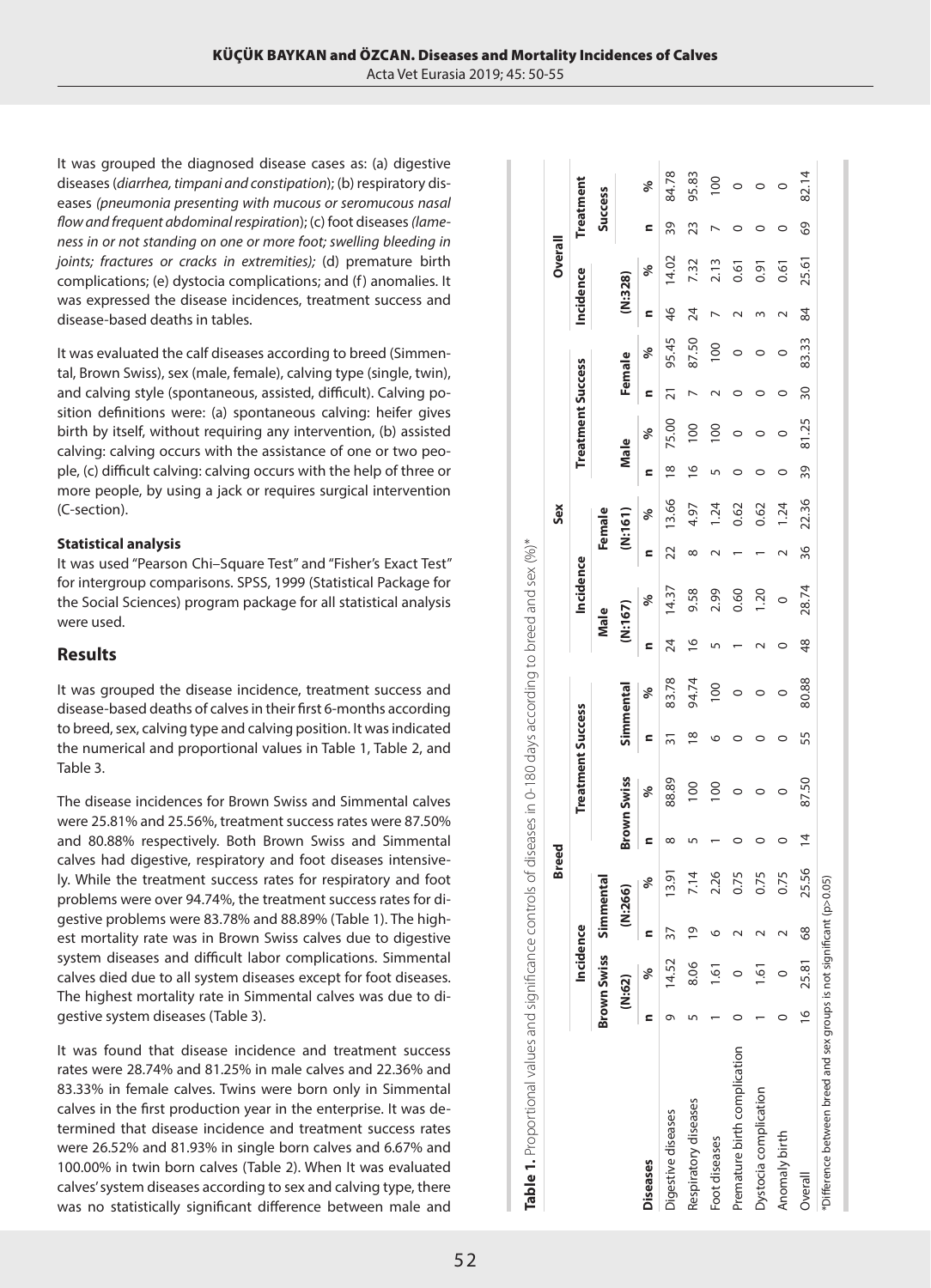| <b>Diseases</b>              |    |                   |   | <b>Calving Type</b> |    |                          |      |                  |                     |             |                |                            |                |                        | Calving Style |                |                |                          |                |                 |
|------------------------------|----|-------------------|---|---------------------|----|--------------------------|------|------------------|---------------------|-------------|----------------|----------------------------|----------------|------------------------|---------------|----------------|----------------|--------------------------|----------------|-----------------|
|                              |    | Incidence         |   |                     |    | <b>Treatment Success</b> |      |                  |                     |             | Incidence      |                            |                |                        |               |                |                | <b>Treatment Success</b> |                |                 |
|                              |    | Single<br>(N:313) | Ξ | ົດ<br>Twin          |    | Single                   | Twin |                  | Assisted<br>(N:159) |             |                | <b>Difficult</b><br>(N:64) |                | Spontaneous<br>(N:105) |               | Assisted       |                | <b>Difficult</b>         |                | Spontaneous     |
|                              | Ξ  | ℅                 | Ξ | ℅                   | Ξ  | శ                        | Ξ    | ℅                | Ξ                   | ℅           | Ξ              | ℅                          | Ξ              | ℅                      | Ξ             | ℅              |                | ℅                        |                | శ               |
| Digestive diseases           | 46 | 14.70             |   | $\circ$             | 39 | 84.78                    |      | $\circ$          | $\overline{4}$      | $8.81^{b}$  | $\overline{4}$ | 21.88ª                     | $\frac{8}{10}$ | $17.14^{a}$            |               | 78.57          | $\overline{c}$ | 85.71                    | $\frac{8}{1}$  | 88.89           |
| Respiratory diseases         | 23 | 7.35              |   | 6.67                | 22 | 95.65                    |      | $\overline{100}$ | $\overline{a}$      | 6.29        |                | 6.25                       | $\approx$      | 9.52                   | Ō             | 90.00          |                | $\overline{00}$          | $\overline{0}$ | $\overline{00}$ |
| Foot diseases                |    | 2.24              |   |                     |    | <b>PO1</b>               |      |                  |                     | 1.89        |                | 3.13                       |                | 0.61                   |               | $\overline{0}$ |                | $\frac{8}{100}$          |                | 100             |
| Premature birth complication |    | 0.64              |   |                     |    | $\circ$                  |      |                  |                     | $\circ$     |                | $\circ$                    |                | 06.1                   |               |                |                |                          |                | $\circ$         |
| Dystocia complication        |    | 0.96              |   |                     |    |                          |      |                  |                     | å           |                | 4.69ª                      |                | Ő                      |               |                |                |                          |                | $\circ$         |
| Anomaly birth                |    | 0.64              |   |                     |    | $\circ$                  |      |                  |                     | 0.63        |                | 1.56                       |                |                        |               |                |                |                          |                | $\circ$         |
| Overall                      | 83 | 26.52             |   | 6.67                | 68 | 81.93                    |      | $\overline{100}$ | 28                  | $17.61^{b}$ | 24             | $37.5^a$                   | 32             | 30.48 <sup>a</sup>     | 23            | 82.14          | $\frac{8}{2}$  | 75.00                    | 28             | 87.50           |

|                   |                                         | <b>Breed</b>   |               | Sex         |                  |  | <b>Calving Type</b> |                                                                               |  |  |  |
|-------------------|-----------------------------------------|----------------|---------------|-------------|------------------|--|---------------------|-------------------------------------------------------------------------------|--|--|--|
|                   |                                         |                |               | Male Female |                  |  |                     | Single Twin                                                                   |  |  |  |
|                   | 3rown Swiss Simmental<br>(N:62) (N:266) |                |               | (N:167)     | $(n!161)$<br>n % |  | $(N:313)$<br>n %    | Type<br>Twin Assisted Difficult Spo<br>(N:15) (N:159) (N:64)<br>n % n % n % n |  |  |  |
| ses of Death Reas | $\%$                                    | $\frac{96}{6}$ | $\frac{1}{2}$ |             |                  |  |                     |                                                                               |  |  |  |

**Table 3.** Mortality rates and significance controls of diseases in 0-180 days (%)

Table 3. Mortality rates and significance controls of diseases in 0-180 days (%)

|                                                                      | <b>Breed</b>                 |   |      | Sex                                      |         |      | <b>Calving Type</b> |        |  |          | alving Style |                       |             |         |
|----------------------------------------------------------------------|------------------------------|---|------|------------------------------------------|---------|------|---------------------|--------|--|----------|--------------|-----------------------|-------------|---------|
|                                                                      | <b>Brown Swiss</b> Simmental |   |      | Male                                     | Female  |      | Single              | Twin   |  | Assisted |              | Difficult Spontaneous |             | Dverall |
|                                                                      | (N:62)                       | ἒ | 266) | (N:167)                                  | (N:161) |      | (N:313)             | (N:15) |  | (N:159)  | (49:N)       | (N:105)               |             | (N:328) |
| <b>Causes of Death Reason</b>                                        |                              |   | ℅    |                                          |         |      | $\frac{6}{6}$       |        |  |          | $-66$        |                       |             |         |
| Digestive system diseases                                            | $\frac{61}{2}$               |   | 2.26 | 3.59                                     |         | 0.62 | 2.24                |        |  | 1.89     | 3.13         |                       | 1.90        | 2.13    |
| Respiratory system diseases                                          |                              |   | 0.38 |                                          |         | 0.62 | 0.32                |        |  | 0.63     |              |                       |             | 0.31    |
| Dystocia complication                                                | 1.61                         |   | 0.75 | $\frac{5}{20}$                           |         | 0.62 | 0.96                |        |  | ő        | 4.69ª        |                       |             | 0.92    |
| Premature birth complication                                         |                              |   | 0.75 | 0.60                                     |         | 0.62 | 0.64                |        |  |          |              |                       | <b>06.1</b> | 0.61    |
| Anomaly                                                              |                              |   | 0.75 |                                          |         | 1.24 | 0.64                |        |  | 0.63     | $-56$        |                       |             | 0.61    |
| Foot diseases                                                        |                              |   |      |                                          |         |      |                     |        |  |          |              |                       |             |         |
| a, b: Differences between the means marked with different letters in |                              |   |      | n the same line are significant (p<0.05) |         |      |                     |        |  |          |              |                       |             |         |

53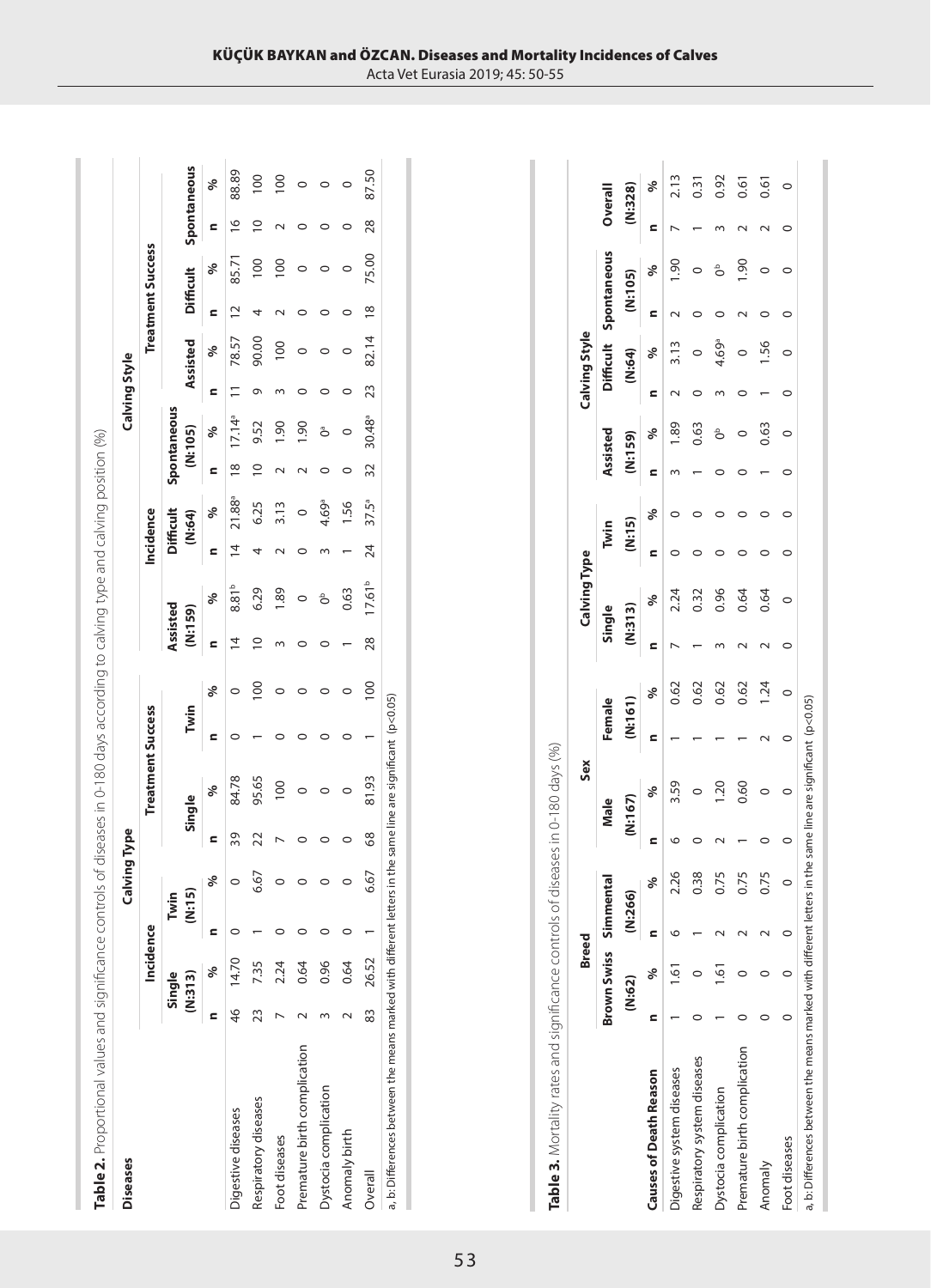female, or single and twin calves (p>0.05). It was found that the mortality rates of male and female calves were similar. Calf deaths occurred only in single born calves. Twin calves' number was 15 because one of the twins was stillborn.

According to calving style, It was found that calves with difficult and spontaneous labor had a higher disease rate compared to ones with assisted labor, while the difference between groups was not statistically significant (p>0.05). Calves with assisted labor had lower rates in all diseases except for anomaly complications. There was no statistically significant difference between calving position groups in terms of disease treatment success (p>0.05).

Differences between groups' mortality rates based on breed, sex and calving type were not statistically significant both in general and in specific system diseases (p>0.05). Although the mortality rate of calves with difficult labor was more than the ones with assisted and spontaneous labor, this difference was not statistically significant. The calf mortality rate due to difficult labor complication was 4.69%, and there was no calf death due to other calving positions (p<0.05).

# **Discussion**

Calves' overall mortality rate for the first 180-days was 4.57%; it was 4.89% and 3.23% for Simmental and Brown Swiss respectively. Considering that the generally-targeted calf mortality rate for dairy cattle enterprises is below 5% (Oğan et al., 2011), the values found for the first lactation calves were within normal acceptable limits for both breeds.

Mortality rates until weaning for Simmental and Brown Swiss calves were lower than the rates reported by Klein-Jöbstl et al. (2015) for calves in Austria, by Silva Del Rio et al. (2007) for Holstein, Fuerst-Waltl et al. (2012) for Brown Swiss, and by Stanton et al. (2011) for Holstein; and similar to the rates reported by Gürcan et al. (2014) for Simmental hybrid, by Torsein et al. (2011) for various cows and by Fuerst-Walt et al. (2010) for Simmental. Calf mortality rates were at reasonable levels because the studied enterprise was new, and the technical personnel practiced good care, feeding and veterinarian services for the cows and calves during and after labor.

The effect of breed, sex, calving type and calving position were generally insignificant for the first term calf deaths. This can be explained with the fact that calves were born in the same months and subjected to an attentive care and feeding program. In this period, all of the calf deaths were among single born calves. Twin born calves did not have any deaths in the first period which were probably due to the fact that their numbers were few (4.5% of all calves were twin born).

Deaths were more in calves with difficulty labor than those with spontaneous and assisted labor. This might be because labor complications adversely affected calves' survival and resilience and increased in mortality rates particularly in first weeks.

It was found that Brown Swiss and Simmental calves mainly had digestive (14.02%), respiratory (7.32%) and foot disease (2.13%) problems in similar rates in their first 180-days. Calves' the digestive and respiratory system diseases were higher than other disease rates, which was consistent with literature (Busato et al., 1997; Gulliksen et al., 2009; Klein-Jöbstl et al., 2015; Svensson et al., 2003; Ünal et al., 2001). Calves' respiratory and digestive problems were at reasonable levels (14.02% and 7.32%), and this was because births occurred collectively in summer and autumn, and shelters had good hygiene and ventilation conditions.

While breed, sex and calving type did not affect disease incidence, calving position (assisted, difficult, spontaneous) had a statistically significant effect on digestive and difficult labor complications. Disease incidence was higher in calves with spontaneous and difficult labor. After the medical intervention for the calves' diseases, treatment success was above 80% for all sub-groups. In general, whole foot disease cases succeeded treatment. The treatment success rate was 95.83% for the respiratory system diseases and 84.78% for the digestive system diseases. None of the labor complication or anomaly cases had treatment success. Labor difficulty and twin births have been reported as significant risk factors for both cow and calf health in the cases of heifers giving birth for the first time (Busato et al., 1997; Lombard et al., 2007; Meganc et al., 2015). The findings of our study were consistent with the reports that the disease incidence of such calves were higher different breeds.

In our study, It was found very lower values than the ones (diarrhea 29%, naval infections 29%, pneumonia 25%) reported for the most common diseases for dairy cattle enterprises by Oğan et al. (2011) and calculated in literature. Simmental and Brown Swiss calves had no problem in adapting to the location, which indicated that reasonable levels are attainable in calf disease control with the help of rational calf care and veterinarian practices in the enterprise.

The mortality rates of the calves born from pregnant Brown Swiss and Simmental heifers were at normal and acceptable levels in the first 180-days. Calves mostly had digestive, respiratory and foot diseases. It was found that disease incidence was not affected by breed, sex and calving type, while calving position had a significant impact on digestive problems and difficult labor complications. Calves with spontaneous and difficult labor had a higher disease incidence. The treatment success rate of the medical interventions for calves' diseases was high. Treatment success rate was higher in Brown Swiss, female, twin and spontaneous born calves.

Both breeds had no serious problems in adapting to local conditions; the calves of both breeds responded positively to treatments in emerging diseases with the help of rational herd management and health practices except for the cases of difficult labor complications and anomalies; and much attentive care